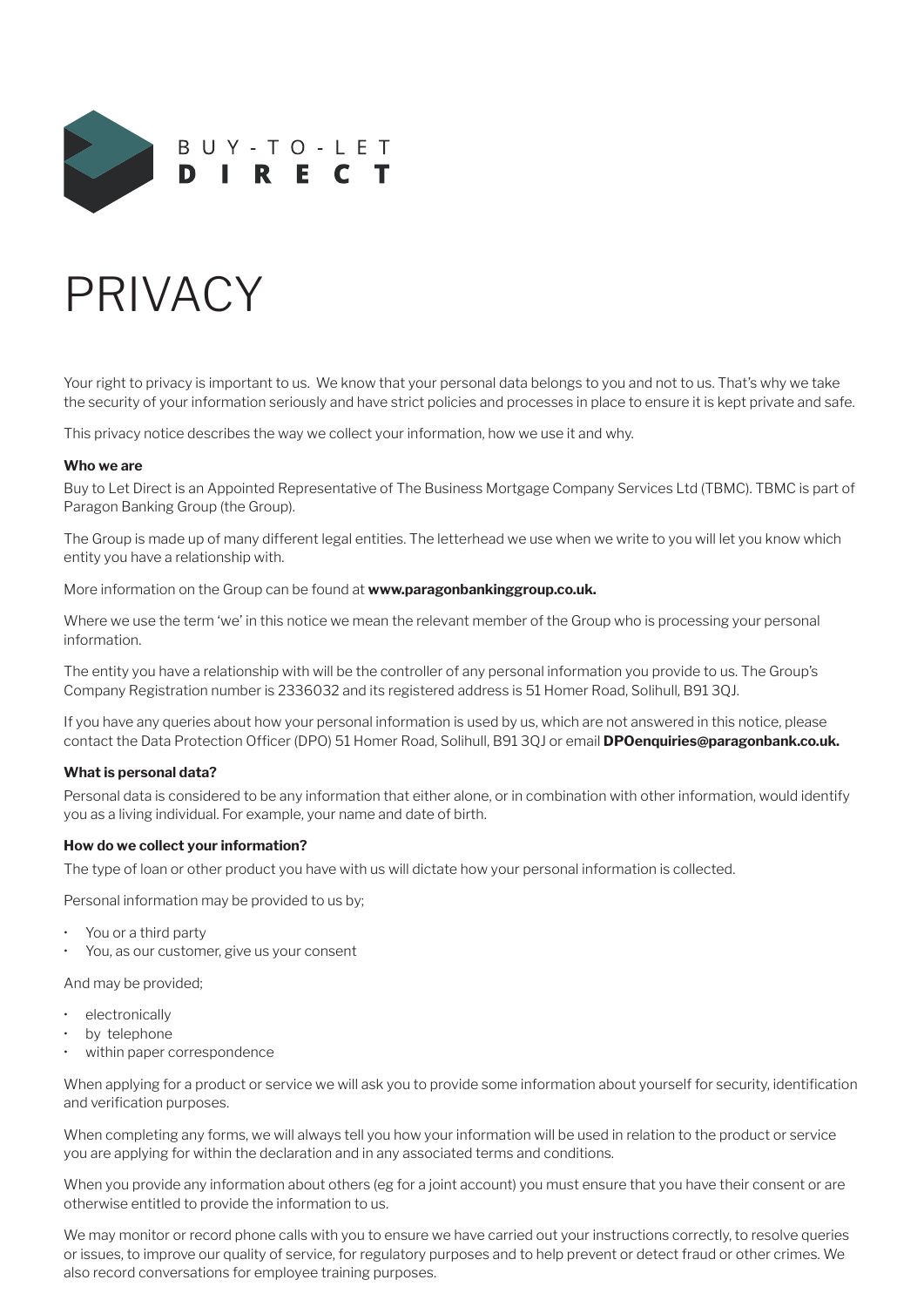# **Websites**

You can visit our website without telling us who you are or revealing any information about yourself. When we ask you for personal information online it will only be in response to you applying for, or using, one of our online products or services.

We will not use information and/or any statistical analytics tool to track or collect any personally identifiable information about visitors to our site.

We will not associate any data gathered from our website with any personally identifying information from any source. If you have logged into our site, please review our Cookie Policy at **www.buytoletdirect.co.uk/Cookies.aspx** to see what information may be recorded.

# **What personal data do we process?**

We may process the following personal information;

- Account Number
- Full name
- Gender
- Date of birth
- Address (both security and residential)
- Address history
- Country of birth
- National Insurance Number
- Tax details such as tax reference numbers
- Any User ID you may provide or create
- Any password you may provide or create
- Memorable Information (provided to us to in some instances to be used as a security check for account access)
- Employment details
- Corporate Directors position within the company
- Contact details, including phone number and email address
- Bank account number
- Sort Code
- Third party reference numbers
- Passport information
- Vehicle details
- Driving licence information
- Device ID including IP addresses
- If you have requested a third party act on your behalf, the name and contact details of this party

#### **Throughout the life of your account, you may provide the following information to us:**

- Your racial or ethnic origin
- Political opinions
- Your religious or philosophical beliefs
- Trade union membership
- Data concerning your health
- Data concerning your sex life or sexual orientation

These pieces of information are considered to be special categories of data. We will only record them if they are relevant to the management of your account (for example, if you have a medical condition which means you require a bespoke communication approach) and we will not record this information without your explicit consent. You are able to withdraw this consent at any time, just get in touch.

#### **On what basis are we allowed to process your personal data?**

Under Data Protection law we are only allowed to process your personal data if we have a proper reason to do so. This includes sharing it outside the Group. The law allows us to process your data for one or more of the following reasons;

- to fulfil a contract we have with you
- when it is our legal duty
- when it is in our legitimate interest
- when you consent to it

A legitimate interest is when we have a business or commercial reason to use your information. This reason must not unfairly go against what is right and best for you.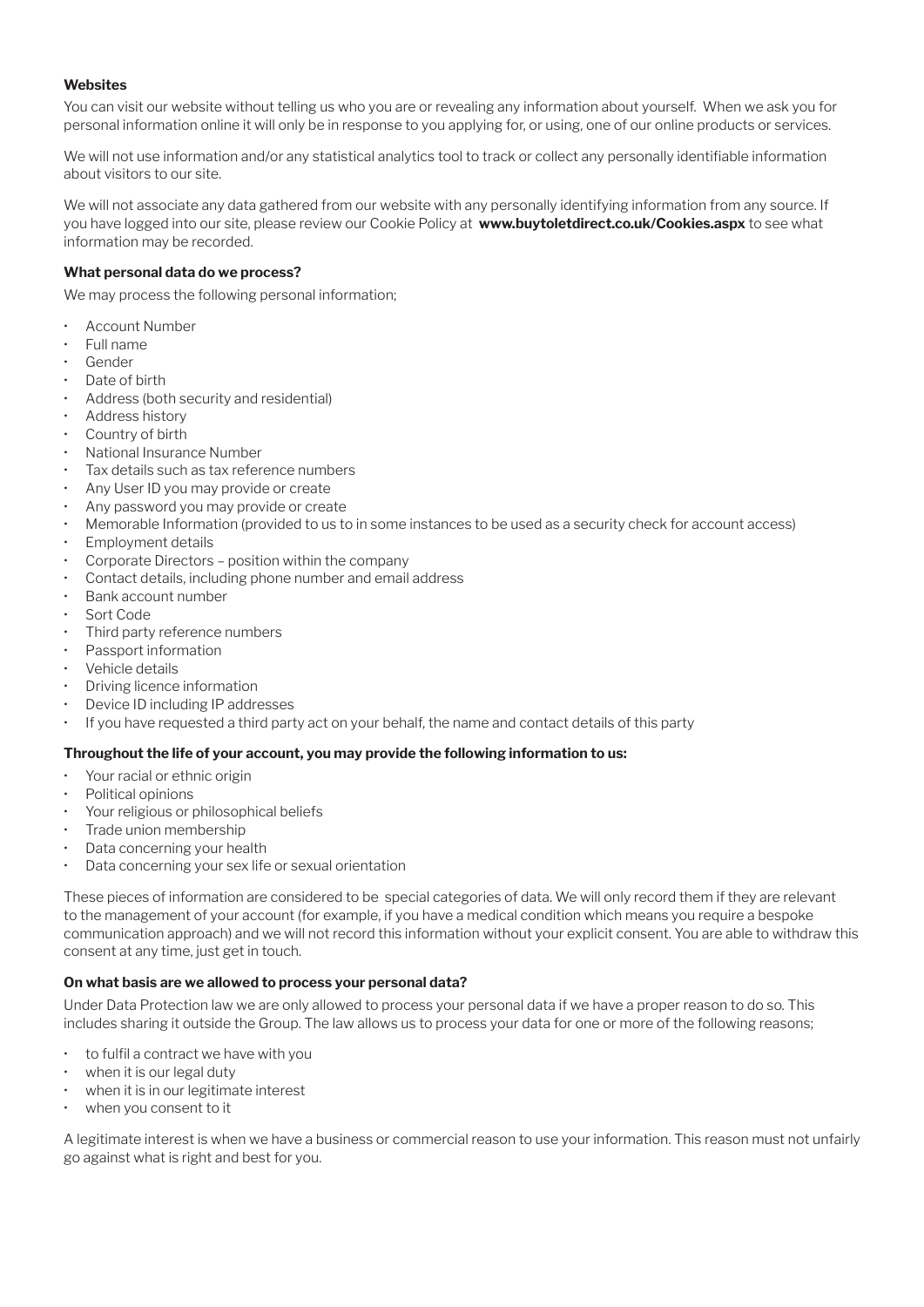#### The table below shows the ways we may use your personal information and why;

| What we use your personal information for                                                                                                                                                                                                                           | Why we use your personal information                                  |
|---------------------------------------------------------------------------------------------------------------------------------------------------------------------------------------------------------------------------------------------------------------------|-----------------------------------------------------------------------|
| To verify your identity<br>To manage our relationship with you<br>To find new ways to meet our customers' needs and to grow our business<br>To develop and carry out marketing activities<br>To understand how our customers use our products and services          | Fulfil a contract<br>٠<br>Legal duty<br>٠<br>Legitimate interest<br>٠ |
| To develop and manage our products and services<br>To manage how we work with other companies that provide services to us<br>and our customers                                                                                                                      | Fulfil a contract<br>٠<br>Legal duty<br>Legitimate interest<br>٠      |
| To deliver our products and services<br>To make and manage customer payments<br>To manage fees, charges and interest due on customer accounts<br>To collect and recover money that is owed to us                                                                    | Fulfil a contract<br>Legal duty<br>Legitimate interest                |
| To respond to complaints and seek to resolve them<br>To detect, investigate, report and seek to prevent financial crime<br>To comply with laws and regulations that apply to us<br>To manage risk for us and our customers<br>To prevent fraud and money laundering | Fulfil a contract<br>Legal duty<br>٠<br>Legitimate interest           |
| To exercise our rights set out in agreements or contracts<br>To run our business in an efficient and proper way. This includes managing<br>our financial position, business capability, planning, communications,<br>corporate governance and audit requirements    | Legal duty<br>Legitimate interest                                     |
| To exercise our rights set out in agreements or contracts                                                                                                                                                                                                           | Fulfil a contract                                                     |

## **Who do we share your personal data with and why?**

We may share your personal information with the following third parties;

• with your employer(s), landlord, accountant, banker, current and previous lenders and HMRC to request information from them so that we can assess whether you meet the eligibility criteria if you have applied for a mortgage or loan

- with businesses who may process data on our behalf as part of a contract
- with our insurers for insurance purposes
- with valuers and other organisations involved in the provision of valuation services to enable them to carry out valuations of your property
- if you use Direct Debits, with the Direct Debit Scheme
- with third parties to whom your mortgage, loan or account is, or may be, assigned or transferred
- with credit reference agencies (CRAs) to carry out credit checks and record details of your repayment history. The CRA's have drafted a notice called 'Credit Reference Agency Information Notice' (CRAIN) which sets out how your data will be processed by Callcredit, Equifax and Experian. Please go to **www.equifax.co.uk/crain.html**, **www.callcredit.co.uk/crain** or **www.experian.co.uk/crain/index.htm**l to read the notice in full
- the credit reference agencies we normally use are:
	- Equifax Ltd, Customer Services Centre, PO Box 10036, Leicester LE3 4FS
	- Experian, Consumer Help Service, PO Box 8000, Nottingham, NG1 5GX
	- Callcredit PLC, 1 Park Lane, Leeds, LS3 1EP
- If you are a Limited Company Director, in addition to the above we may also share your information with Creditsafe. They can be contacted at Bryn House, Caerphilly Business Park, Van Road, Caerphilly, CF83 3GR

If you would like to see the information that these credit reference agencies hold about you, please contact them directly; they will be able to explain how you may progress your request and any charges that may apply.

- with fraud prevention agencies (including the National Crime Agency, Action Fraud and the Home Office) to protect us from fraud and money laundering. We may also pass information to financial and other organisations involved in fraud prevention including law enforcement agencies who may also access and use this information to detect, investigate and prevent crime. We may automatically decide that you pose a fraud or money laundering risk or if our processing reveals your behaviour to be consistent with that of known fraudsters or money launderers; or is inconsistent with your previous submissions; or you appear to have deliberately hidden your true identity. If you give false or inaccurate information and we suspect fraud we will record this. Please go to **https://www.cifas.org.uk/website-privacy-notice** to read the Cifas privacy notice in full
- with identification checking agencies who will carry out electronic identity checks on you and who will record details of the check, regardless of whether your application proceeds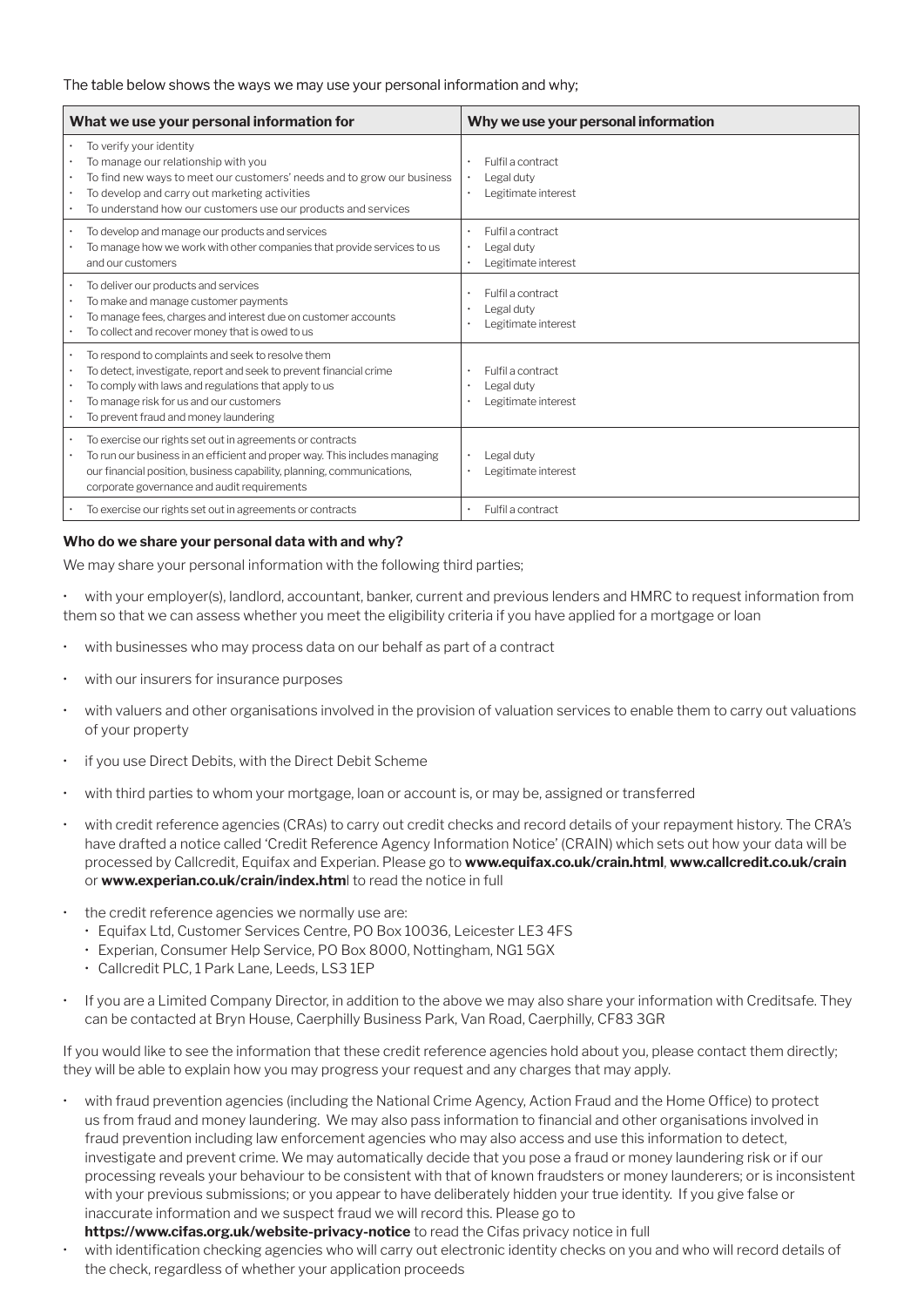- with third parties where we are legally required or permitted to do so, for example for crime prevention purposes or to protect our right or the rights of our group companies, employees or customers
- if you have a mortgage or second charge mortgage with us, we may share information with other lenders who also hold a charge on the property
- with regulatory bodies where we are required to do so for legal and regulatory purposes for example, the Financial Services Compensation Scheme (FSCS)
- if we buy or sell any business or assets we may share your information with the prospective seller or buyer of the business or assets. If we go through a corporate merger, consolidation, sale of assets or other corporate change, we may also pass your information on to the buyer or our successors in business to ensure they can continue to operate the business effectively or make full use of the assets sold.
- If you would like to know which specific third parties process data on our behalf, please contact our Data Protection Officer (DPO) 51 Homer Road, Solihull, B91 3QJ or email **DPOenquiries@paragonbank.co.uk.**

#### **Possible consequences of us processing your personal data**

If we, or a fraud prevention agency, determine that you pose a fraud or money laundering risk, we may refuse to provide the services and financing you have requested, or we may stop providing existing services to you.

A record of any fraud or money laundering risk will be retained by the fraud prevention agencies, and may result in others refusing to provide services, finance or employment to you. If you have any questions about this, please contact us.

#### **Marketing**

From time to time we may make you aware of products or services which are similar to the ones you currently hold with us that may be of interest to you. We will only do this if we consider this type of processing to be a legitimate business interest . You are able to get in touch and ask us to stop sending you these messages at any time. If you chose not to receive marketing information you will still receive important information about your product or service.

#### **How long will we keep your personal information?**

We will keep your personal information for as long as you are a customer of Paragon Banking Group. After you stop being a customer we may keep your data for up to 12 years for one of these reasons;

- to respond to any questions or complaints
- to show that we treated you fairly
- to maintain records according to our regulatory and statutory obligations

We will keep your data for longer than this if we cannot delete it for legal, regulatory or technical reasons. We will also keep it for research, fraud prevention, money laundering, capital, liquidity, risk and business forecasting purposes. When this happens, we will make sure that your privacy is protected and we will only use it for these purposes.

Fraud prevention agencies can hold your personal data for different periods of time, and if you are considered to pose a fraud or money laundering risk, your data can be held indefinitely by Paragon.

#### **Your information rights**

You have various rights in terms of how and why your personal data is processed. Please contact us at any time if you wish to exercise these rights:

- You have the right to rectify and correct inaccurate or out of date information at no extra cost
- You may be able to request the deletion or removal of personal data where there is no compelling reason for its continued processing. You don't have an absolute 'right to be forgotten' but we will consider the request in specific circumstances
- You have the right to ask us not to use your information for marketing purposes and to ask us to stop sending you marketing communications
- You have the right to restrict and/or object to certain processing, providing it meets the requirements set out in law
- You have the right to obtain human intervention if contesting a decision based on any automated decision-making means. For example, before offering you a loan, we may carry out an automated credit search. CRA's provide us with data and analytics that may help us with this search and our own data, knowledge, processes and practices will also play a significant role in our decision to lend. If you contest the automated decision, we are able to carry out a manual review of your data. However, this may not change the outcome of the initial automated decision and this may result in you being refused a product or service
- You have the right to move, copy or transfer personal data. If we are processing data to perform our obligations to you, or because you consented, if that processing is carried out by automated means, we will help you to move, copy or transfer your personal data to other IT systems. If you request, we will supply you with the relevant personal data in a format which is readily accessible by most IT systems
- You have a right to access the personal information that we hold about you. We won't charge you for this request, however, we may charge a reasonable fee if your request is largely unfounded or if you make repeated requests. Please make your request in writing to the team that services your account. If you require a specific document please make this clear. Telephone calls will not be provided as standard as not all departments will record their calls. If you require a specific conversation, please provide as much detail as possible to enable us to locate this on your behalf